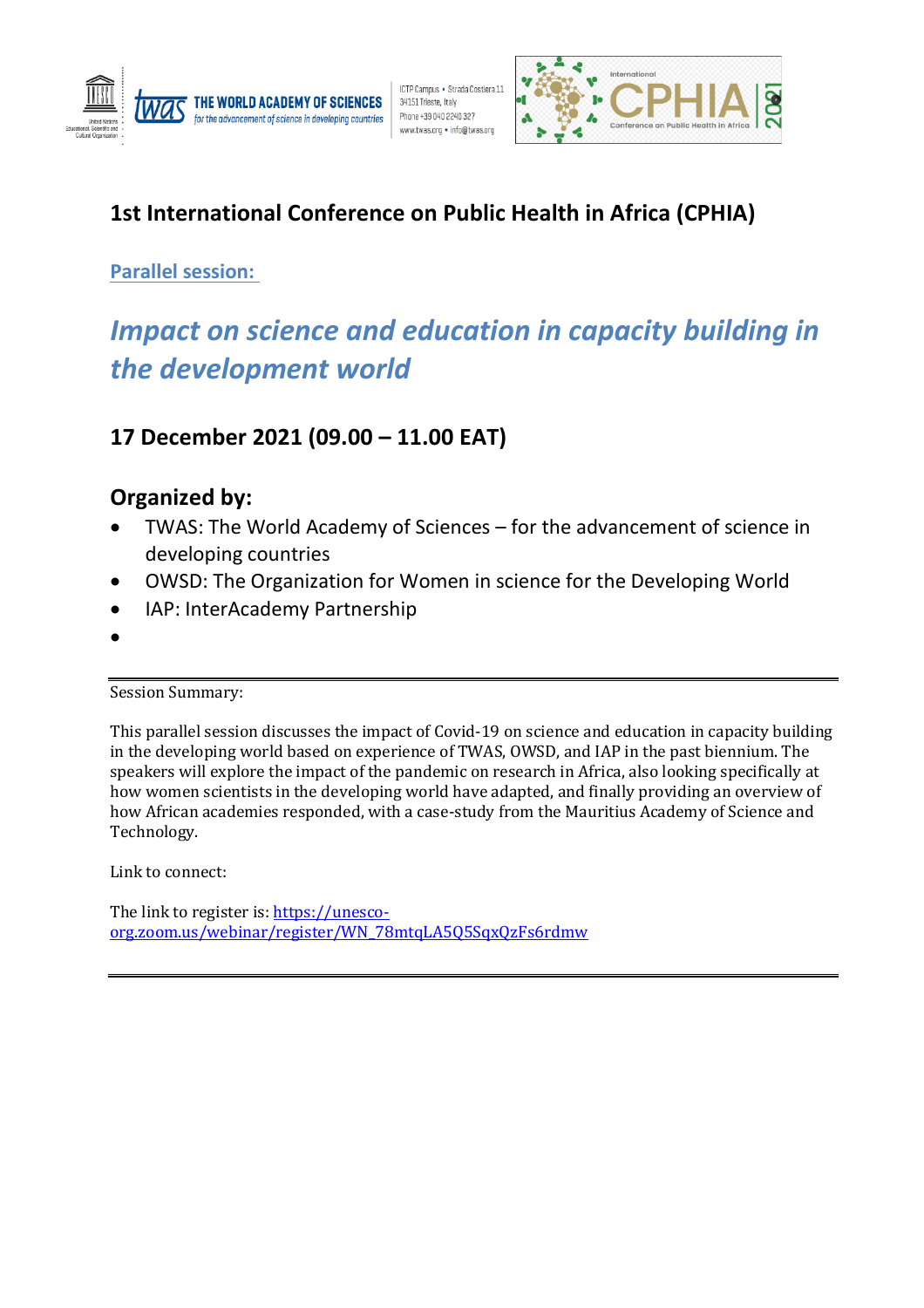

ICTP Campus . Strada Costiera 11 34151 Trieste, Italy Phone +39 040 2240 327 www.twas.org • info@twas.org



*Chair: Professor Romain Murenzi, Executive Director, UNESCO-TWAS*

## *Speakers: Dr. Max Paoli, TWAS Programme Coordinator: Impact of COVID-19 on research in Africa: lessons learned*

*The pandemic has had evident negative effects on applications across TWAS Capacity Building Programmes indicating a clear impact on research in Africa. Education was similarly affected. However, this impact is highly uneven and very much linked to infrastructure: availability of both electrical power and internet connectivity are directly related to ability and opportunity to engage with activities for science and technology. In addition, the covid health crisis highlighted the importance of digitalization across various sectors. Perhaps, one of the most important lessons, and not only for Africa but globally, is the need for a better Science-Policy dialogue which is key for preparedness and sustainable growth.*

#### *Dr. Tonya Blowers, OWSD Programme Coordinator:*

#### *COVID 19 Research and Resilience: how women scientists in the developing world have adapted*

*Tonya Blowers, Coordinator of the Organization for Women in science for the Developing World will present results and follow up from a survey of over 1,400 OWSD members from 85 countries undertaken at the beginning of the global pandemic, who describe how their work and studies, their family and home lives, and their mental well being have been affected by the pandemic. She will also focus on one or two individual stories that demonstrate the innovation, resilience but also specific challenges that women are facing in continuing their research, applying for grants and publishing at this time. Blowers will draw on an article to be published in December 2021, entitled "Resilient Women Scientists and the Covid-19 Pandemic: an OWSD Analysis," co-written by OWSD President Jennifer Thomson, OWSD Coordinator Tonya Blowers, and OWSD Communications Officer Erin Johnson, appearing in a Special Issue of the* Economica Politica *Journal of Analytical and Institutional Economics (EPOL) on 'Pandemics, Women and the Global South", as well, as up to the minute accounts presented in a poster session dedicated to the effects of the pandemic, held during the OWSD 6th General Assembly in November 2021.* 

## *Dr. Peter McGrath, IAP Coordinator and Dr. Deoraj Caussy, Mauritius Academy of Science and Technology (MAST):*

#### *COVID-19 and academies of science in Africa: Impacts and responses*

*The InterAcademy Partnership (IAP) brings together nearly 150 academies of science, medicine and engineering. Academies in the network work together to provide independent expert advice on scientific, technological & health issues. IAP also works through four Regional Networks of academies: of particular interest here is the Network of African Science Academies (NASAC) which includes 28 member academies from across the continent. A short overview of IAP, with a focus on NASAC, will be presented.*